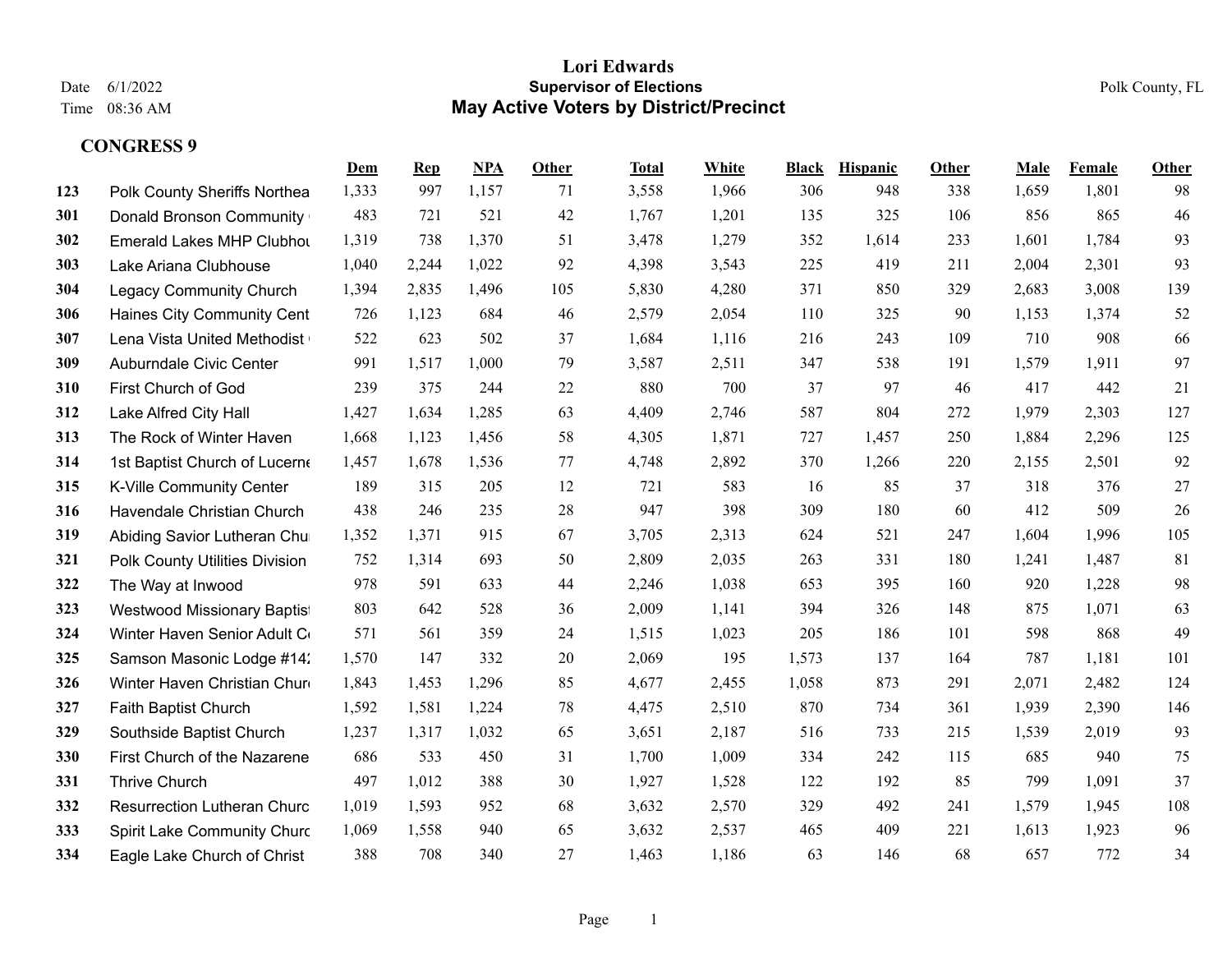|     |                                  | <u>Dem</u> | <b>Rep</b> | NPA   | Other          | <b>Total</b> | White | <b>Black</b> | <b>Hispanic</b> | Other | Male  | Female | Other |
|-----|----------------------------------|------------|------------|-------|----------------|--------------|-------|--------------|-----------------|-------|-------|--------|-------|
| 336 | Hope Presbyterian Church         | 635        | 1,353      | 658   | 55             | 2,701        | 2,109 | 129          | 279             | 184   | 1,256 | 1,383  | 62    |
| 337 | Holy Cross Episcopal Church      | 875        | 1,482      | 828   | 81             | 3,266        | 2,450 | 268          | 336             | 212   | 1,451 | 1,749  | 66    |
| 338 | Eagle Lake Community Com         | 557        | 665        | 506   | 30             | 1,758        | 1,040 | 201          | 404             | 113   | 761   | 942    | 55    |
| 339 | Cypress Ridge Presbyterian       | 1,067      | 2,258      | 995   | 74             | 4,394        | 3,228 | 343          | 512             | 311   | 2,017 | 2,262  | 115   |
| 340 | First Church of God              | 297        | 309        | 245   | 14             | 865          | 567   | 92           | 161             | 45    | 383   | 458    | 24    |
| 401 | <b>Sunlake Terrace Estates</b>   | 2,082      | 1,181      | 1,821 | 105            | 5,189        | 2,519 | 588          | 1,692           | 390   | 2,373 | 2,703  | 113   |
| 402 | Four Corners Baptist Church      | 2,479      | 2,287      | 2,354 | 119            | 7,239        | 3,962 | 525          | 2,282           | 470   | 3,356 | 3,724  | 159   |
| 403 | Kissimmee South Resort           | 1,656      | 1,345      | 1,527 | 87             | 4,615        | 2,175 | 581          | 1,464           | 395   | 2,201 | 2,331  | 83    |
| 404 | Tom Fellows Community Cer        | 3,003      | 1,801      | 2,828 | 149            | 7,781        | 2,810 | 901          | 3,593           | 477   | 3,532 | 4,066  | 183   |
| 405 | Parkview Christian Center - I    | 489        | 247        | 477   | 9              | 1,222        | 354   | 92           | 723             | 53    | 540   | 642    | 40    |
| 406 | Little Zion Primitive Baptist C  | 1,253      | 850        | 1,302 | 59             | 3,464        | 1,509 | 305          | 1,403           | 247   | 1,648 | 1,731  | 85    |
| 407 | Oakland Neighborhood Cent        | 2,532      | 698        | 1,435 | 36             | 4,701        | 779   | 1,759        | 1,871           | 292   | 2,000 | 2,538  | 163   |
| 408 | Trinity Worship Center Intl Mi   | 2,813      | 1,669      | 2,708 | 99             | 7,289        | 2,830 | 971          | 2,989           | 499   | 3,225 | 3,871  | 193   |
| 409 | Haines City Community Cent       | 1,423      | 827        | 1,111 | 52             | 3,413        | 1,182 | 588          | 1,392           | 251   | 1,459 | 1,849  | 105   |
| 410 | Calvary First Assembly of Go     | 492        | 398        | 521   | 25             | 1,436        | 536   | 85           | 731             | 84    | 639   | 761    | 36    |
| 411 | Solivita                         | 2,489      | 2,417      | 1,602 | 94             | 6,602        | 4,802 | 678          | 557             | 565   | 2,982 | 3,504  | 116   |
| 412 | Poinciana Community Center       | 3,699      | 934        | 2,924 | 85             | 7,642        | 899   | 1,453        | 4,693           | 597   | 3,312 | 4,133  | 197   |
| 413 | Lake Hamilton Woman's Clut       | 547        | 458        | 401   | 15             | 1,421        | 675   | 346          | 302             | 98    | 625   | 758    | 38    |
| 414 | Westgate Grenelefe Resort        | 544        | 981        | 581   | 34             | 2,140        | 1,440 | 177          | 417             | 106   | 1,007 | 1,096  | 37    |
| 415 | <b>Calvary Baptist Church</b>    | 1,376      | 2,136      | 1,180 | 87             | 4,779        | 3,232 | 575          | 701             | 271   | 2,128 | 2,550  | 101   |
| 416 | <b>Dundee Community Center</b>   | 1,549      | 1,185      | 1,202 | 63             | 3,999        | 1,862 | 819          | 1,061           | 257   | 1,786 | 2,112  | 101   |
| 418 | Lake Pierce Baptist Church       | 553        | 1,435      | 678   | 43             | 2,709        | 2,127 | 72           | 402             | 108   | 1,250 | 1,395  | 64    |
| 419 | Tuscany Preserve at Lake Ma      | 4,592      | 1,294      | 3,557 | 142            | 9,585        | 1,314 | 2,243        | 5,412           | 616   | 4,314 | 5,063  | 208   |
| 420 | Solivita                         | 436        | 341        | 225   | 23             | 1,025        | 626   | 114          | 180             | 105   | 434   | 563    | 28    |
| 421 | Polk County Sheriffs Northea     | 754        | 734        | 608   | 37             | 2,133        | 1,352 | 158          | 501             | 122   | 974   | 1,117  | 42    |
| 503 | Good Hope Missionary Bapti:      | 167        | 60         | 51    | $\overline{4}$ | 282          | 97    | 144          | 16              | 25    | 126   | 138    | 18    |
| 510 | Centro Guadalupe Catholic M      | 553        | 437        | 554   | 20             | 1,564        | 686   | 193          | 557             | 128   | 688   | 796    | 80    |
| 513 | <b>Redemption Baptist Church</b> | 87         | 54         | 48    | $\overline{4}$ | 193          | 72    | 35           | 76              | 10    | 76    | 108    | 9     |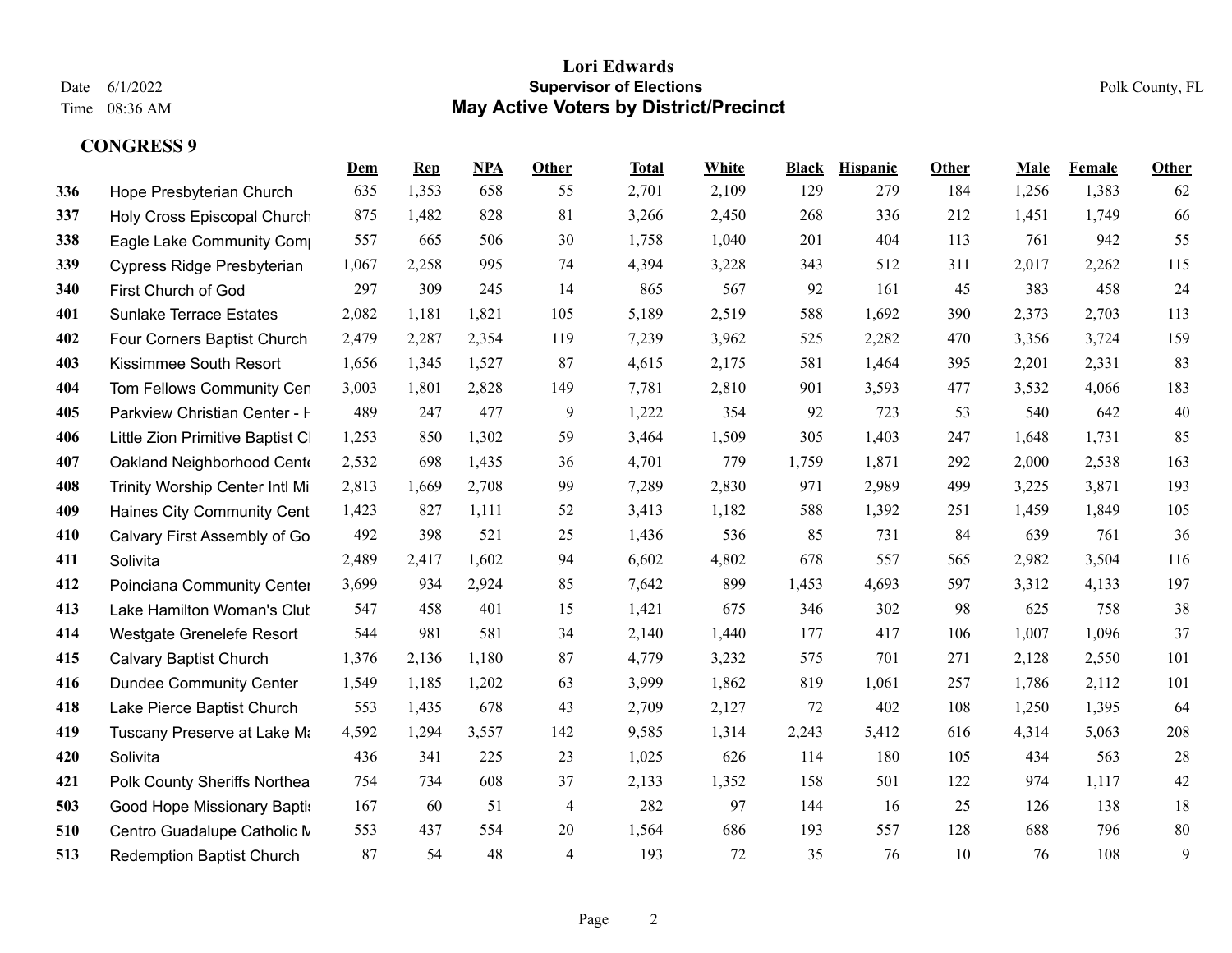|     |                                    | Dem            | <b>Rep</b> | NPA    | Other          | Total   | White   | <b>Black</b> | Hispanic | Other  | Male   | Female  | Other    |
|-----|------------------------------------|----------------|------------|--------|----------------|---------|---------|--------------|----------|--------|--------|---------|----------|
| 519 | Hampton Inn Lake Wales             | 558            | 539        | 545    | 37             | 1,679   | 851     | 268          | 422      | 138    | 727    | 902     | 50       |
| 522 | <b>Resurrection Lutheran Churc</b> | 998            | 1,219      | 830    | 68             | 3,115   | 2,083   | 358          | 429      | 245    | 1,378  | 1,660   | 77       |
| 523 | <b>B Street Community Center</b>   | 522            | 111        | 161    | 12             | 806     | 142     | 517          | 102      | 45     | 317    | 460     | 29       |
| 524 | Hampton Inn Lake Wales             | 739            | 1,153      | 696    | 65             | 2,653   | 2,018   | 165          | 355      | 115    | 1,209  | 1,383   | 61       |
| 525 | Hampton Inn Lake Wales             | 88             | 184        | 79     | 6              | 357     | 301     | 20           | 25       | 11     | 152    | 199     | 6        |
| 526 | Lake Ashton Clubhouse              | 587            | 982        | 447    | 34             | 2,050   | 1,649   | 197          | 119      | 85     | 960    | 1,061   | 29       |
| 527 | Lake Wales Administration Br       | 845            | 768        | 590    | 52             | 2,255   | 1,310   | 473          | 327      | 145    | 966    | 1,228   | 61       |
| 528 | James P. Austin Jr Center          | 454            | 109        | 168    | 11             | 742     | 166     | 405          | 112      | 59     | 307    | 408     | 27       |
| 529 | Lake Ashton Clubhouse              | 1,163          | 1,404      | 935    | 71             | 3,573   | 2,309   | 478          | 507      | 279    | 1,594  | 1,901   | $78\,$   |
| 530 | Holy Spirit Catholic Church        | 1,093          | 1,141      | 753    | 51             | 3,038   | 1,826   | 507          | 545      | 160    | 1,286  | 1,654   | 98       |
| 531 | Crooked Lake Community Ce          | 299            | 496        | 250    | 24             | 1,069   | 788     | 68           | 143      | 70     | 464    | 577     | 28       |
| 532 | Parakeet MHP                       | 566            | 554        | 249    | 29             | 1,398   | 796     | 440          | 95       | 67     | 576    | 780     | 42       |
| 533 | Lakeshore Club Villas              | 753            | 1,092      | 610    | 50             | 2,505   | 1,863   | 63           | 450      | 129    | 1,202  | 1,244   | 59       |
| 534 | Wayside Baptist Church             | 225            | 668        | 218    | 20             | 1,131   | 1,024   | 10           | 54       | 43     | 536    | 560     | 35       |
| 535 | Crooked Lake Community Ce          | 210            | 465        | 223    | 10             | 908     | 705     | 45           | 120      | 38     | 406    | 483     | 19       |
| 536 | <b>Babson Park Community Chu</b>   | 339            | 836        | 261    | 26             | 1,462   | 1,249   | 65           | 85       | 63     | 660    | 768     | 34       |
| 537 | <b>First Baptist Church</b>        | 601            | 1,514      | 668    | 54             | 2,837   | 2,364   | 87           | 259      | 127    | 1,292  | 1,474   | 71       |
| 539 | Sun Ray United Methodist Cl        | 429            | 573        | 323    | 23             | 1,348   | 937     | 198          | 161      | 52     | 586    | 722     | 40       |
| 540 | Indian Lake Estates Clubhou        | 245            | 719        | 284    | 18             | 1,266   | 1,125   | 33           | 61       | 47     | 590    | 634     | 42       |
| 541 | Sun Ray United Methodist Cl        | $\overline{2}$ | 10         | 9      | $\overline{2}$ | 23      | 15      | $\mathbf{0}$ | 7        |        | 11     | 12      | $\theta$ |
| 542 | <b>Golfview Baptist Church</b>     | 631            | 1,434      | 653    | 43             | 2,761   | 2,243   | 134          | 280      | 104    | 1,240  | 1,449   | 72       |
|     | <b>CONGRESS 9</b>                  | 77,929         | 76,357     | 64,674 | 3,824          | 222,784 | 123,865 | 30,543       | 54,233   | 14,143 | 99,319 | 117,674 | 5,791    |
|     |                                    |                |            |        |                |         |         |              |          |        |        |         |          |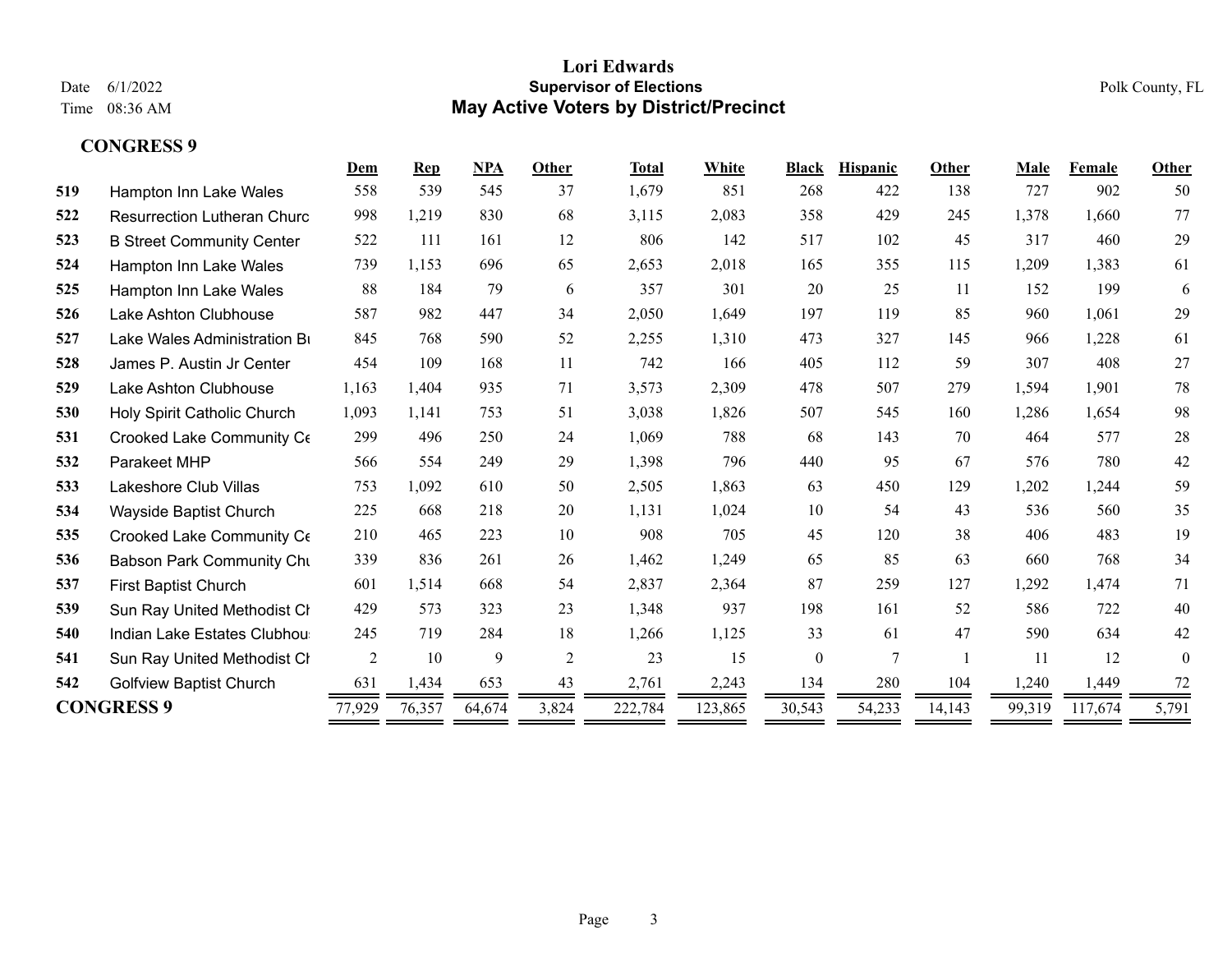## **Lori Edwards** Date 6/1/2022 **Supervisor of Elections** Polk County, FL Time 08:36 AM **May Active Voters by District/Precinct**

|            |                                  | Dem   | Rep   | <b>NPA</b> | Other | <b>Total</b> | White | <b>Black</b> | <b>Hispanic</b> | Other | Male  | Female | Other |
|------------|----------------------------------|-------|-------|------------|-------|--------------|-------|--------------|-----------------|-------|-------|--------|-------|
| 101        | <b>Outreach Baptist</b>          | 475   | 1,327 | 784        | 43    | 2,629        | 2,200 | 45           | 227             | 157   | 1,261 | 1,291  | 77    |
| 102        | <b>Green Pond Baptist Church</b> | 232   | 767   | 293        | 21    | 1,313        | 1,092 | 25           | 125             | 71    | 617   | 658    | 38    |
| 103        | Polo Park                        | 1,783 | 1,297 | 1,529      | 76    | 4,685        | 2,620 | 403          | 1,311           | 351   | 2,090 | 2,481  | 114   |
| 104        | Polo Park East                   | 1,181 | 938   | 1,078      | 68    | 3,265        | 2,008 | 210          | 826             | 221   | 1,503 | 1,698  | 64    |
| 105        | Ridge Mobile Home Park Clu       | 1,149 | 705   | 1,041      | 57    | 2,952        | 1,478 | 316          | 968             | 190   | 1,328 | 1,575  | 49    |
| 106        | Lion's Den Building              | 318   | 773   | 330        | 32    | 1,453        | 1,196 | 67           | 112             | 78    | 647   | 761    | 45    |
| 107        | <b>Donald Bronson Community</b>  | 1,052 | 2,236 | 1,439      | 104   | 4,831        | 3,722 | 156          | 736             | 217   | 2,270 | 2,440  | 121   |
| 108        | <b>Donald Bronson Community</b>  | 280   | 739   | 360        | 26    | 1,405        | 1,154 | 61           | 121             | 69    | 655   | 713    | 37    |
| 109        | <b>Bethel Baptist Church</b>     | 1,522 | 2,562 | 1,488      | 98    | 5,670        | 4,371 | 494          | 510             | 295   | 2,561 | 2,983  | 126   |
| <b>110</b> | Our Savior Lutheran Church       | 1,241 | 1,921 | 1,234      | 77    | 4,473        | 3,076 | 413          | 722             | 262   | 2,019 | 2,335  | 119   |
| 111        | <b>Together Church</b>           | 1,544 | 3,360 | 1,661      | 141   | 6,706        | 5,217 | 435          | 656             | 398   | 3,124 | 3,408  | 174   |
| 112        | Gibsonia Baptist Church          | 1,406 | 1,561 | 1,232      | 89    | 4,288        | 2,526 | 613          | 733             | 416   | 1,889 | 2,286  | 113   |
| 113        | Kathleen Baptist Church          | 302   | 814   | 572        | 47    | 1,735        | 1,423 | 27           | 202             | 83    | 821   | 874    | 40    |
| 114        | Kathleen Baptist Church          | 1,374 | 1,623 | 1,178      | 86    | 4,261        | 2,556 | 673          | 783             | 249   | 1,960 | 2,169  | 132   |
| 115        | Cornerstone Baptist Church       | 1,107 | 1,591 | 1,106      | 71    | 3,875        | 2,467 | 444          | 724             | 240   | 1,729 | 2,053  | 93    |
| 116        | Gibsonia Baptist Church          | 395   | 582   | 351        | 16    | 1,344        | 930   | 121          | 188             | 105   | 595   | 706    | 43    |
| 117        | Believers' Fellowship Church     | 1,710 | 2,382 | 1,495      | 105   | 5,692        | 3,967 | 637          | 736             | 352   | 2,503 | 3,059  | 130   |
| 118        | Mount Tabor Baptist Church       | 2,046 | 3,323 | 1,859      | 134   | 7,362        | 5,325 | 864          | 785             | 388   | 3,346 | 3,792  | 224   |
| 119        | Church of Jesus Christ LDS       | 248   | 713   | 253        | 26    | 1,240        | 977   | 70           | 118             | 75    | 561   | 659    | 20    |
| 120        | Faith Wesleyan Church            | 725   | 1,011 | 608        | 50    | 2,394        | 1,784 | 176          | 279             | 155   | 1,026 | 1,326  | 42    |
| 121        | Victory Assembly of God          | 1,280 | 969   | 933        | 61    | 3,243        | 1,534 | 673          | 686             | 350   | 1,309 | 1,843  | 91    |
| 124        | Florida Camp Inn                 | 2,505 | 1,542 | 2,187      | 117   | 6,351        | 3,023 | 606          | 2,181           | 541   | 2,993 | 3,197  | 161   |
| 125        | Believers' Fellowship Church     | 138   | 201   | 120        | 13    | 472          | 297   | 82           | 68              | 25    | 204   | 252    | 16    |
| 201        | Lake Crago Recreation Comp       | 1,322 | 1,149 | 1,072      | 56    | 3,599        | 2,164 | 570          | 646             | 219   | 1,527 | 1,971  | 101   |
| 203        | <b>Gapway Baptist Church</b>     | 763   | 889   | 743        | 62    | 2,457        | 1,620 | 265          | 424             | 148   | 1,077 | 1,290  | 90    |
| 204        | <b>Coleman-Bush Building</b>     | 2,059 | 172   | 586        | 34    | 2,851        | 190   | 2,198        | 287             | 176   | 1,133 | 1,607  | 111   |
| 205        | Ewing Memorial 7th Day Adv       | 1,620 | 223   | 576        | 26    | 2,445        | 298   | 1,547        | 440             | 160   | 886   | 1,437  | 122   |
| 206        | Lakeland 7th Day Adventist C     | 748   | 469   | 423        | 33    | 1,673        | 815   | 465          | 237             | 156   | 663   | 940    | 70    |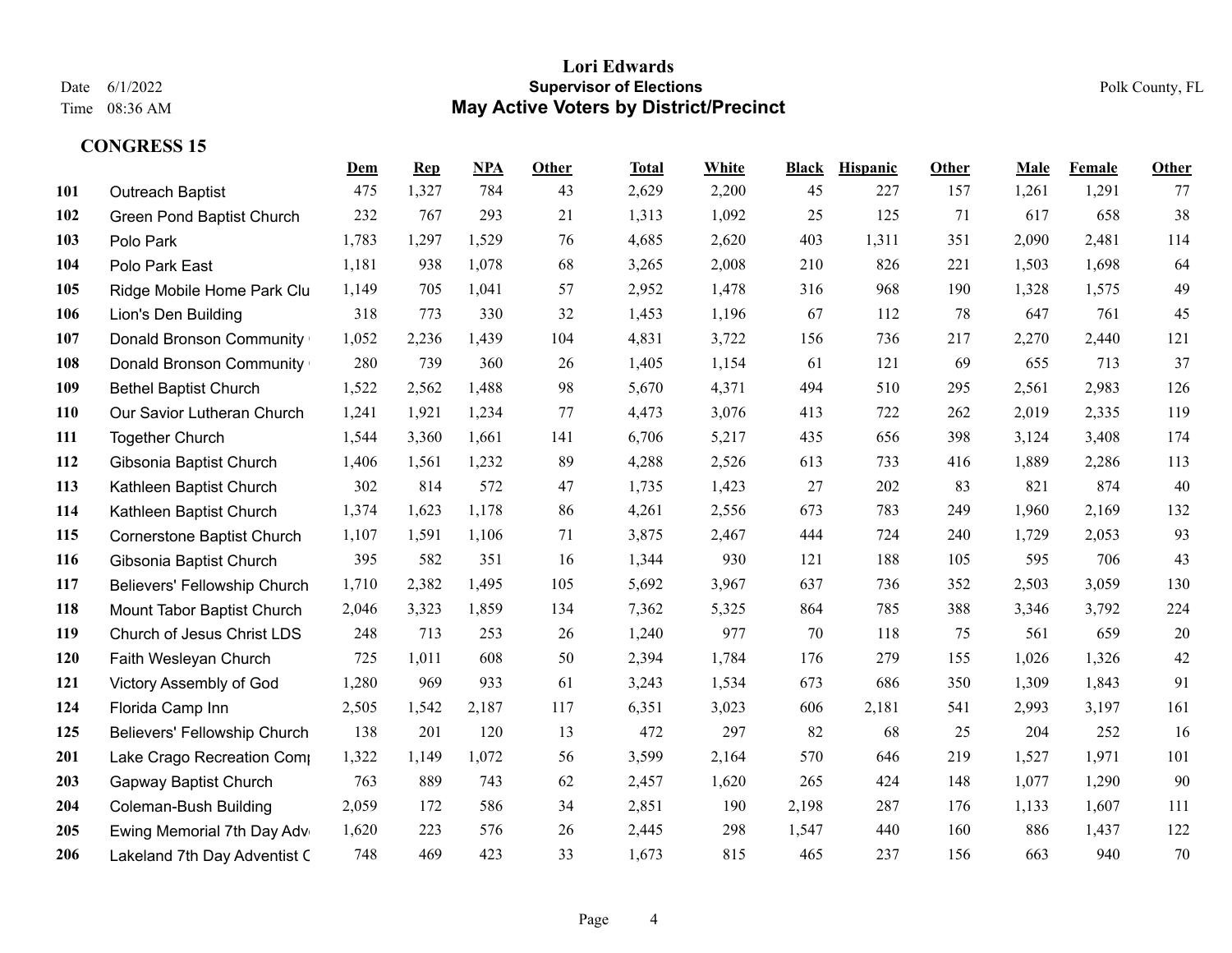## **Lori Edwards** Date 6/1/2022 **Supervisor of Elections** Polk County, FL Time 08:36 AM **May Active Voters by District/Precinct**

|            |                                      | <u>Dem</u> | <b>Rep</b> | NPA   | <b>Other</b>            | <b>Total</b> | White | <b>Black</b> | <b>Hispanic</b> | Other | Male  | Female | Other  |
|------------|--------------------------------------|------------|------------|-------|-------------------------|--------------|-------|--------------|-----------------|-------|-------|--------|--------|
| 207        | Eastside Baptist Church              | 400        | 409        | 391   | 19                      | 1,219        | 744   | 121          | 272             | 82    | 554   | 631    | 34     |
| 208        | The Hamptons                         | 864        | 1,413      | 799   | 62                      | 3,138        | 2,613 | 153          | 239             | 133   | 1,394 | 1,676  | 68     |
| 209        | <b>Christ Community Church</b>       | 902        | 355        | 477   | 39                      | 1,773        | 663   | 614          | 394             | 102   | 739   | 974    | 60     |
| 210        | First Baptist Institutional Chui     | 642        | 121        | 237   | 19                      | 1,019        | 233   | 543          | 149             | 94    | 427   | 545    | 47     |
| 211        | <b>Family Worship Center</b>         | 754        | 433        | 605   | 48                      | 1,840        | 921   | 467          | 300             | 152   | 790   | 979    | 71     |
| 212        | Woodall's M. H. P.                   | 543        | 633        | 522   | 42                      | 1,740        | 1,144 | 152          | 349             | 95    | 789   | 906    | 45     |
| 213        | Winston Baptist Church               | 425        | 296        | 339   | 33                      | 1,093        | 530   | 191          | 292             | 80    | 472   | 582    | 39     |
| 214        | <b>Trinity United Methodist Chur</b> | 846        | 444        | 536   | 46                      | 1,872        | 815   | 581          | 364             | 112   | 725   | 1,071  | $76\,$ |
| 215        | <b>First Baptist Church</b>          | 68         | 174        | 89    | $\overline{\mathbf{4}}$ | 335          | 239   | 38           | 40              | 18    | 142   | 192    |        |
| 216        | <b>RP Funding Center</b>             | 435        | 448        | 317   | 31                      | 1,231        | 961   | 103          | 94              | 73    | 523   | 679    | 29     |
| 217        | Lake Mirror Center                   | 807        | 657        | 488   | 51                      | 2,003        | 1,527 | 142          | 218             | 116   | 832   | 1,119  | 52     |
| 218        | New Beginnings Church of th          | 721        | 660        | 629   | 47                      | 2,057        | 1,248 | 295          | 378             | 136   | 906   | 1,079  | $72\,$ |
| 219        | Rhema Word of Faith Interna          | 592        | 544        | 573   | 45                      | 1,754        | 1,059 | 192          | 407             | 96    | 757   | 949    | 48     |
| 220        | Hilton Garden Inn                    | 1,104      | 1,968      | 1,236 | 138                     | 4,446        | 2,977 | 449          | 750             | 270   | 2,035 | 2,343  | 68     |
| 221        | Heatherwood Village                  | 851        | 1,572      | 734   | 67                      | 3,224        | 2,533 | 161          | 381             | 149   | 1,363 | 1,810  | 51     |
| 222        | Mas Verde                            | 619        | 783        | 463   | 44                      | 1,909        | 1,415 | 134          | 263             | 97    | 836   | 1,034  | 39     |
| 223        | College Heights Methodist CI         | 401        | 597        | 259   | 28                      | 1,285        | 1,068 | 27           | 79              | 111   | 540   | 668    | 77     |
| 224        | <b>Cleveland Heights Golf Club</b>   | 541        | 1,220      | 439   | 49                      | 2,249        | 1,947 | 40           | 133             | 129   | 1,055 | 1,153  | 41     |
| 225        | CityPlace Church                     | 1,075      | 755        | 783   | 68                      | 2,681        | 1,342 | 625          | 488             | 226   | 1,144 | 1,434  | 103    |
| 226        | Citrus Woods - Clubhouse Ar          | 678        | 758        | 690   | 26                      | 2,152        | 1,428 | 248          | 348             | 128   | 896   | 1,191  | 65     |
| 227        | K-Ville Community Center             | 142        | 335        | 155   | 13                      | 645          | 528   | 19           | 65              | 33    | 296   | 334    | 15     |
| 228        | United Methodist Temple              | 643        | 832        | 454   | 43                      | 1,972        | 1,488 | 154          | 199             | 131   | 898   | 1,033  | 41     |
| 229        | <b>Kelly Recreation Complex</b>      | 741        | 1,119      | 487   | 49                      | 2,396        | 1,921 | 157          | 204             | 114   | 1,011 | 1,344  | 41     |
| <b>230</b> | Cleveland Heights Baptist Ch         | 727        | 854        | 618   | 61                      | 2,260        | 1,587 | 221          | 326             | 126   | 1,006 | 1,195  | 59     |
| 231        | <b>First Alliance Church</b>         | 991        | 1,233      | 797   | 76                      | 3,097        | 2,240 | 342          | 313             | 202   | 1,331 | 1,694  | 72     |
| 233        | Lakeland Elks Lodge #1291            | 394        | 559        | 280   | 24                      | 1,257        | 921   | 94           | 147             | 95    | 526   | 692    | 39     |
| 234        | Heritage Baptist Church              | 161        | 353        | 167   | 16                      | 697          | 510   | 57           | 86              | 44    | 327   | 356    | 14     |
| 235        | Fellowship Baptist Church            | 670        | 1,433      | 507   | 51                      | 2,661        | 2,225 | 89           | 179             | 168   | 1,230 | 1,370  | 61     |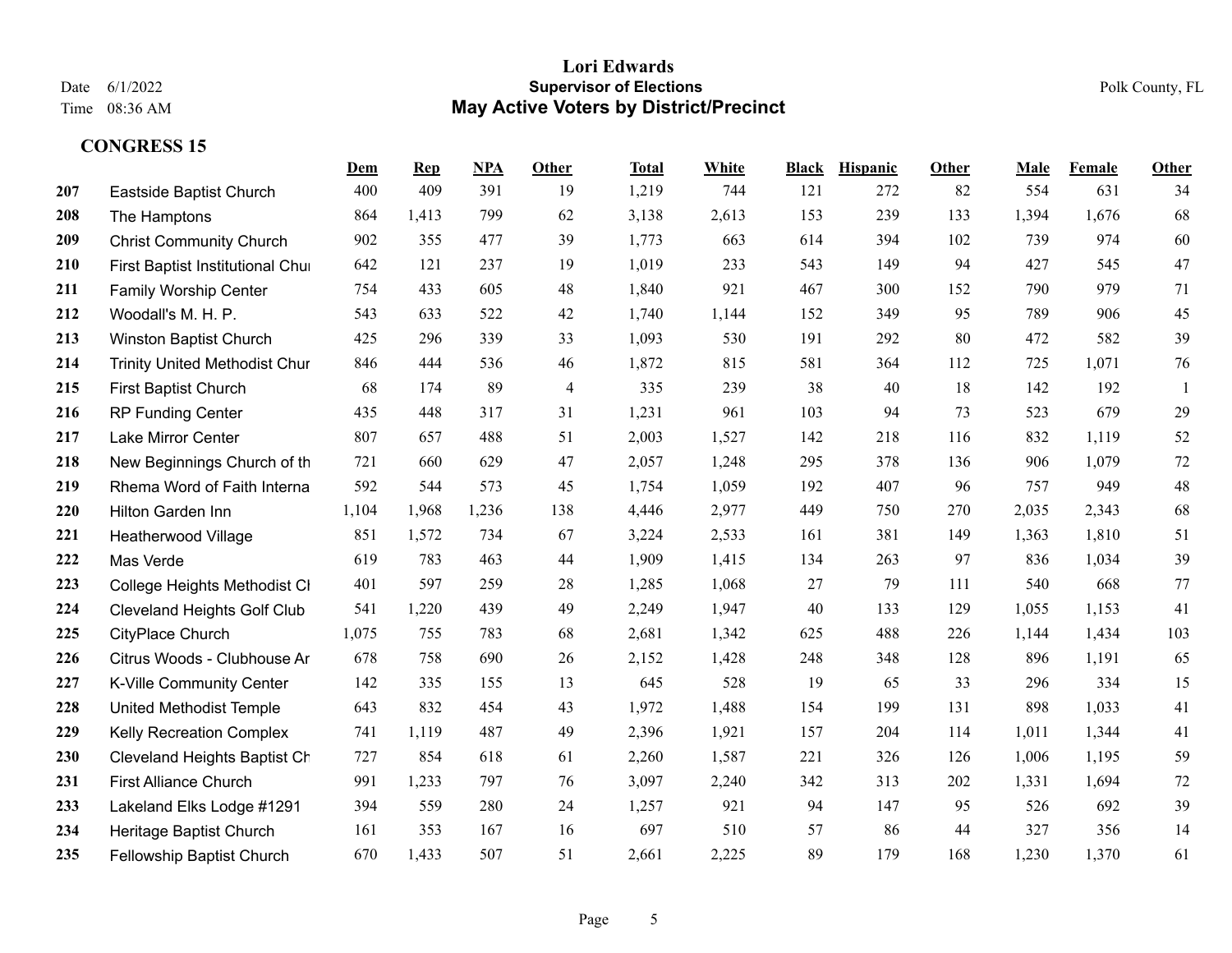|                                   | Dem   | <u>Rep</u> | NPA    | Other | Total   | White   | <b>Black</b> | <b>Hispanic</b> | Other  | Male   | Female | Other |
|-----------------------------------|-------|------------|--------|-------|---------|---------|--------------|-----------------|--------|--------|--------|-------|
| <b>Highland Park Church</b>       | 1,140 | 1,975      | 924    | 78    | 4,117   | 3,273   | 237          | 375             | 232    | 1,833  | 2,186  | 98    |
| The Vineyard                      | 1,194 | 2,903      | 0,205  | 103   | 5,405   | 4,412   | 280          | 443             | 270    | 2,457  | 2,825  | 123   |
| <b>Medulla Community Center</b>   | 1,095 | ,284       | 816    | 71    | 3,266   | 1,980   | 558          | 525             | 203    | 1,392  | 1,784  | 90    |
| Scott Lake Baptist Church         | 862   | 1,930      | 675    | 69    | 3,536   | 2,995   | 107          | 248             | 186    | 1,596  | 1,866  | 74    |
| <b>Highlands Church of Christ</b> | 402   | 1,218      | 417    | 39    | 2,076   | 1,720   | 69           | 122             | 165    | 968    | 1,058  | 50    |
| Southside Baptist Church          | 1,050 | 2,150      | 1,002  | 68    | 4,270   | 2,991   | 273          | 379             | 627    | 1,991  | 2,139  | 140   |
| <b>First Baptist Church</b>       | 840   | ,499       | 750    | 72    | 3,161   | 2,328   | 256          | 308             | 269    | 1,464  | 1,615  | 82    |
| <b>Shepherds Community Unite</b>  | 1,460 | 2,632      | ,420   | 136   | 5,648   | 4,103   | 483          | 737             | 325    | 2,629  | 2,871  | 148   |
| <b>Willow Oak Baptist Church</b>  | 252   | 434        | 302    | 30    | 1,018   | 717     | 41           | 205             | 55     | 455    | 536    | 27    |
| <b>CONGRESS 15</b>                |       | 72,822     | 48,113 | 3,674 | 181,166 | 121,376 | 21,369       | 26,630          | 11,791 | 80,626 | 95,717 | 4,823 |
|                                   |       | 56,557     |        |       |         |         |              |                 |        |        |        |       |